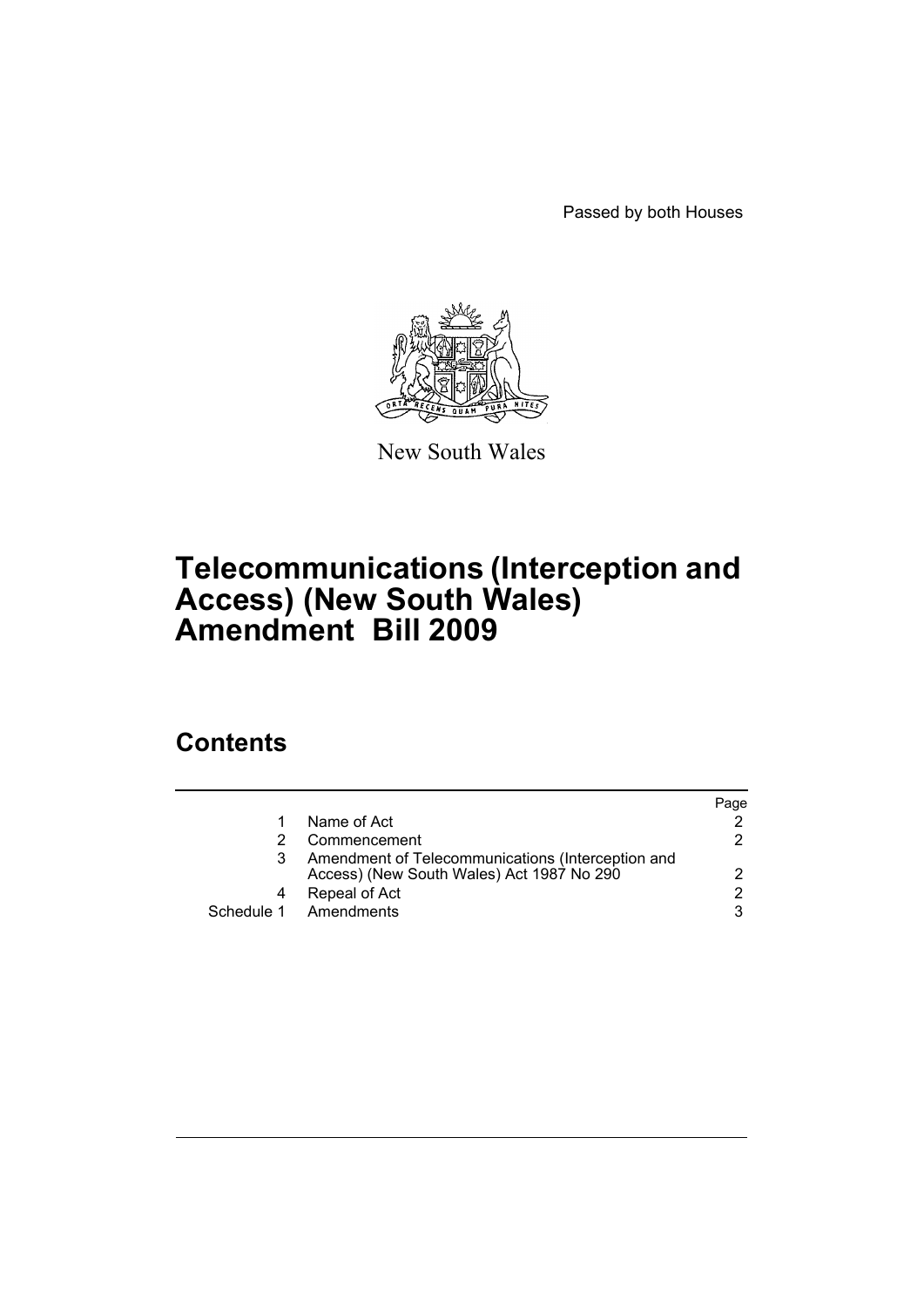*I certify that this public bill, which originated in the Legislative Assembly, has finally passed the Legislative Council and the Legislative Assembly of New South Wales.*

> *Clerk of the Legislative Assembly. Legislative Assembly, Sydney, , 2009*



New South Wales

# **Telecommunications (Interception and Access) (New South Wales) Amendment Bill 2009**

Act No , 2009

An Act to amend the *Telecommunications (Interception and Access) (New South Wales) Act 1987* to harmonise its provisions with those of the *Telecommunications (Interception and Access) Act 1979* of the Commonwealth; and for other purposes.

*I have examined this bill and find it to correspond in all respects with the bill as finally passed by both Houses.*

*Assistant Speaker of the Legislative Assembly.*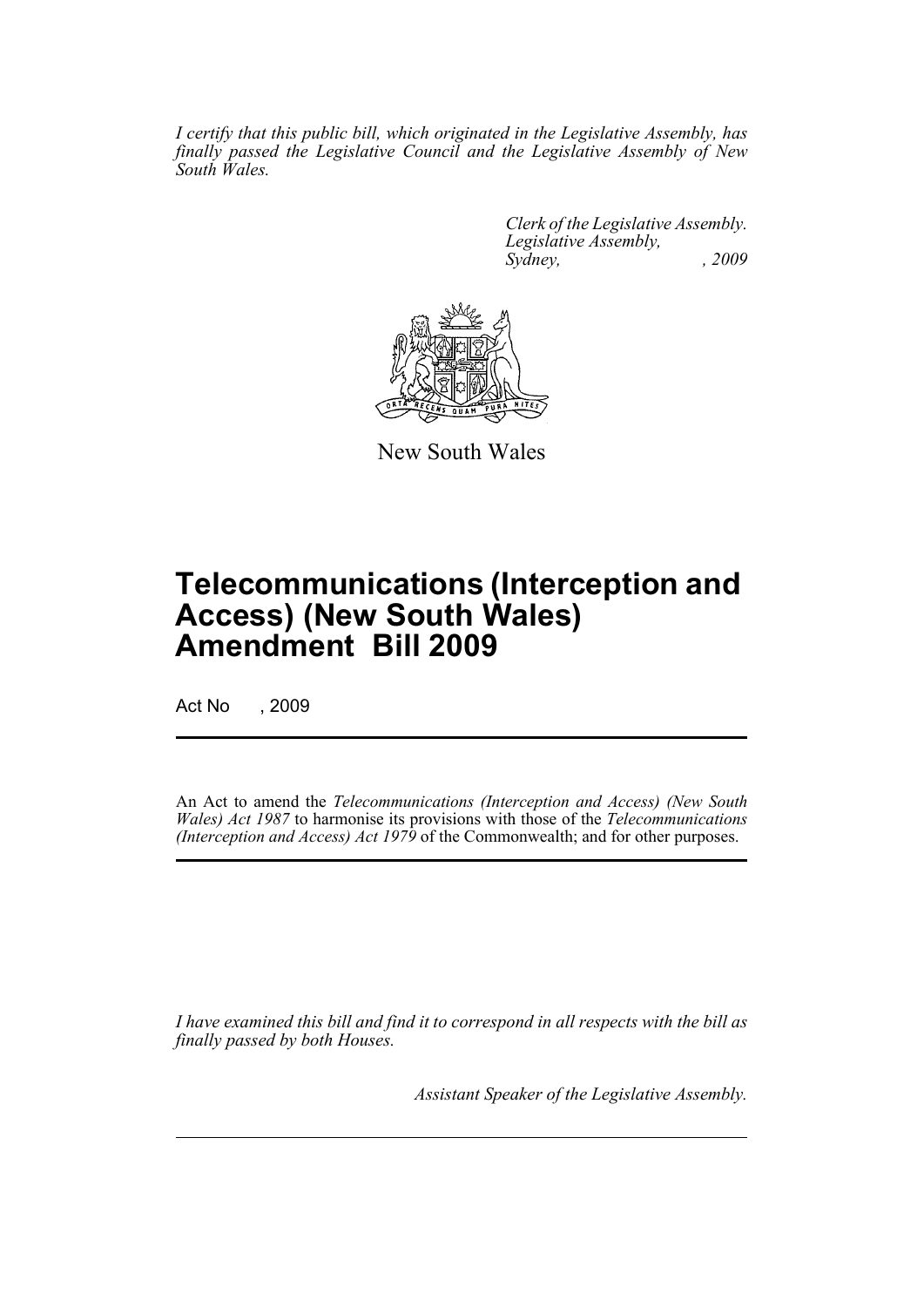#### <span id="page-2-0"></span>**The Legislature of New South Wales enacts:**

## **1 Name of Act**

This Act is the *Telecommunications (Interception and Access) (New South Wales) Amendment Act 2009*.

#### <span id="page-2-1"></span>**2 Commencement**

This Act commences on the date of assent to this Act.

#### <span id="page-2-2"></span>**3 Amendment of Telecommunications (Interception and Access) (New South Wales) Act 1987 No 290**

The *Telecommunications (Interception and Access) (New South Wales) Act 1987* is amended as set out in Schedule 1.

## <span id="page-2-3"></span>**4 Repeal of Act**

- (1) This Act is repealed on the day following the day on which this Act commences.
- (2) The repeal of this Act does not, because of the operation of section 30 of the *Interpretation Act 1987*, affect any amendment made by this Act.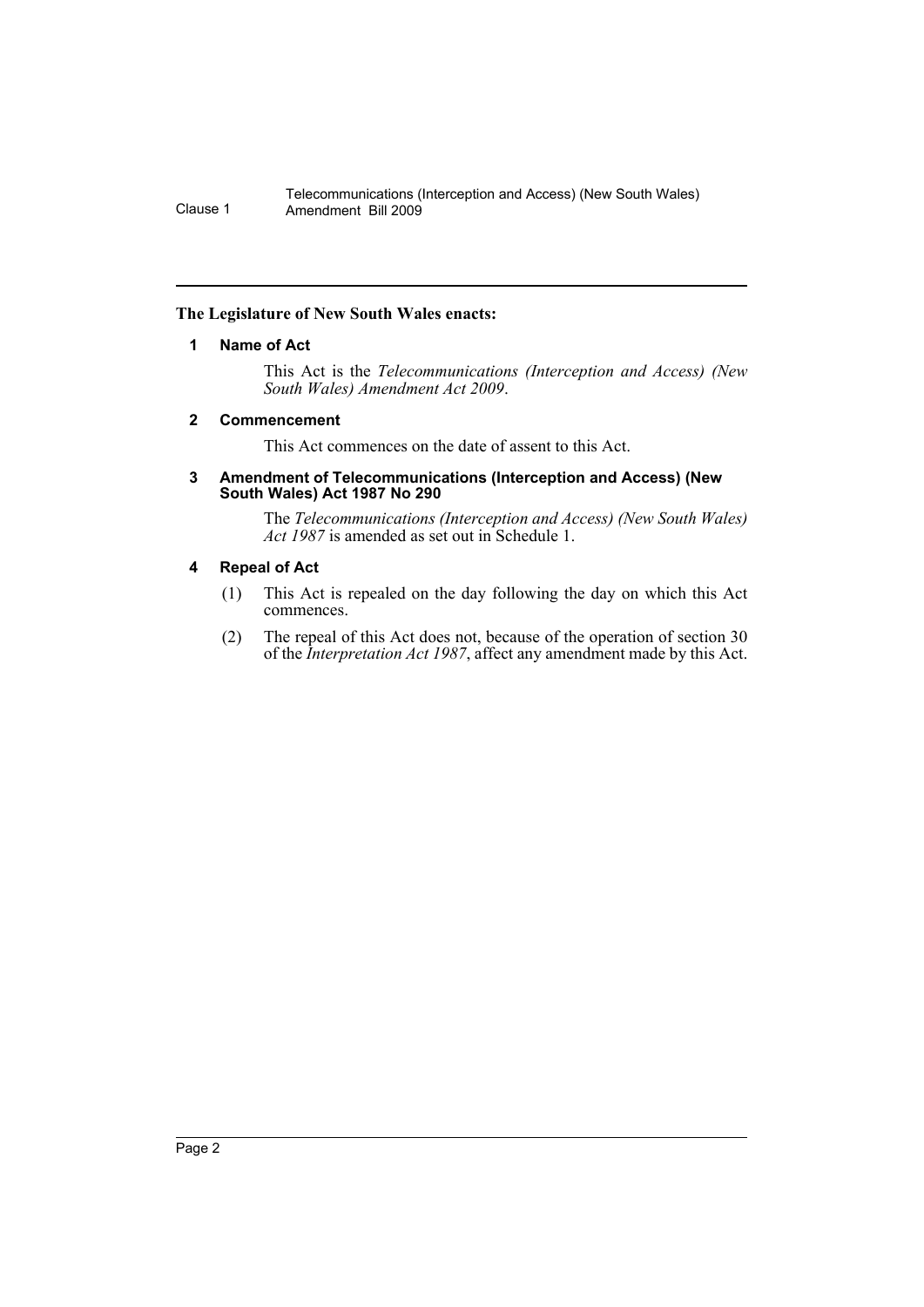Amendments **Schedule 1** and the set of the set of the set of the set of the set of the set of the set of the set of the set of the set of the set of the set of the set of the set of the set of the set of the set of the set

# <span id="page-3-0"></span>**Schedule 1 Amendments**

(Section 3)

**[1] Section 3 Definitions**

Omit paragraph (b) of the definition of *certifying officer* in section 3 (1). Insert instead:

(b) in the case of the New South Wales Crime Commission:

- (i) a member of that Commission, or
- (ii) a member of the staff of that Commission who is authorised to be a certifying officer of the Commission under section  $\bar{5}AC$  (5) of the Commonwealth Act, or

# **[2] Section 3 (1), definition of "eligible authority"**

Insert at the end of paragraph (e) of the definition:

, or

- (f) the Inspector of the Independent Commission Against Corruption, or
- (g) the Inspector of the Police Integrity Commission.

# **[3] Section 3 (1), definition of "officer"**

Omit "*Police Service Act 1990*" from paragraph (d). Insert instead "*Police Integrity Commission Act 1996*".

# **[4] Section 3 (1), definition of "Part 2-5 warrant"**

Omit the definition of *Part VI warrant*. Insert instead:

*Part 2-5 warrant* means a warrant issued or to be issued under Part 2-5 of the Commonwealth Act.

# **[5] Section 3 (1), definition of "permitted purpose"**

Omit the definition. Insert instead:

*permitted purpose*, in relation to an eligible authority, means:

- (a) in any case:
	- (i) an investigation by the authority of a prescribed offence within the meaning of the Commonwealth Act, or
	- (ii) the making by an authority, body or person of a decision whether or not to begin a relevant proceeding in relation to the authority, or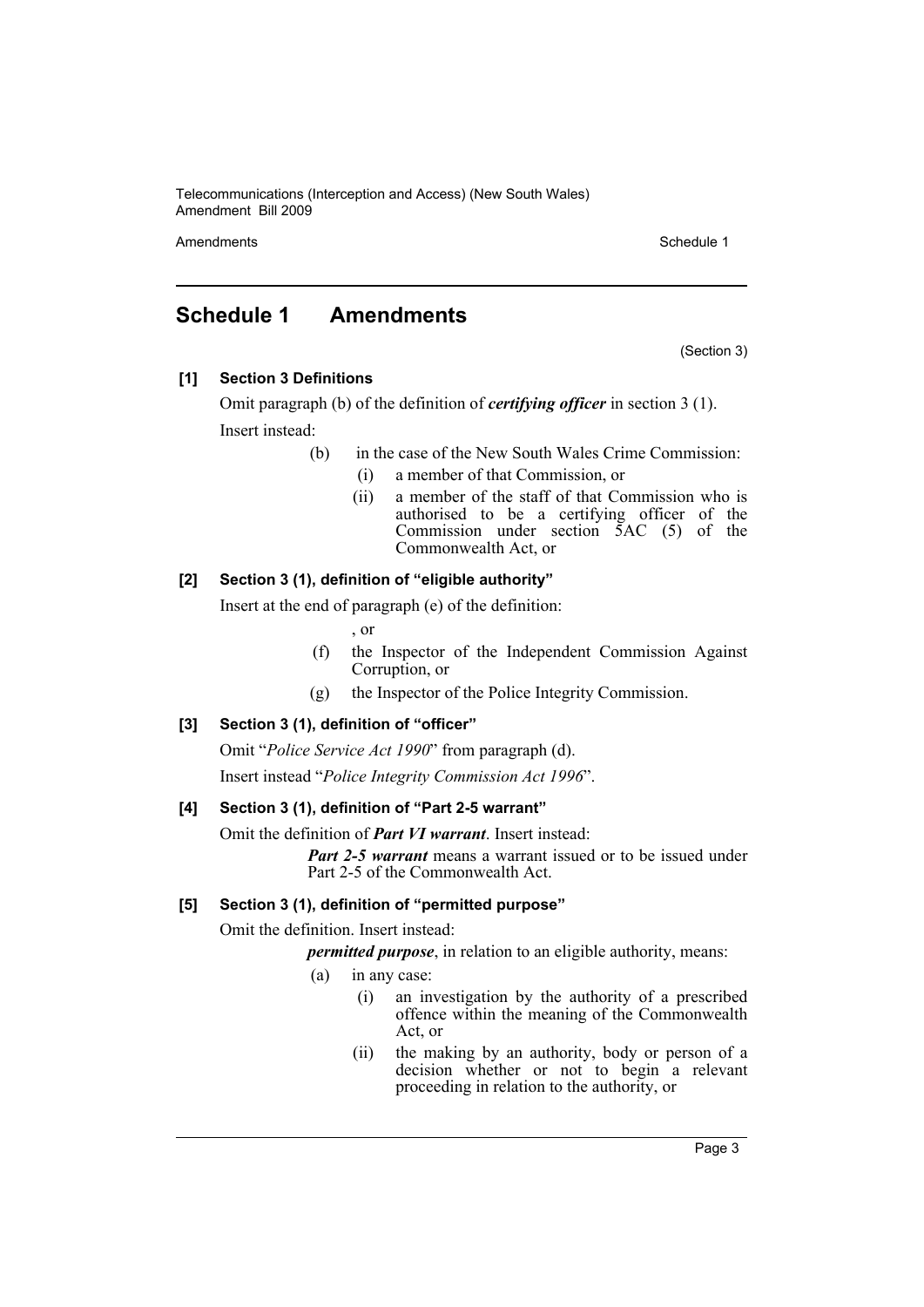Schedule 1 Amendments

- (iii) a relevant proceeding in relation to the authority, or
- (iv) the exercise by the chief officer of the authority of the powers conferred by section 68 of the Commonwealth Act, or
- (v) an inspection of the authority's records that is made under section 10, or
- (vi) a report on such an inspection, or
- (vii) the keeping of records by the authority under sections 4 and 5, or
- (b) in the case of the Police Force:
	- (i) an investigation of, or an inquiry into, alleged misbehaviour, or alleged improper conduct, of an officer of the State of New South Wales, being an investigation or inquiry under a law of this State or by a person in the person's capacity as an officer of this State, or
	- (ii) a report on such an investigation or inquiry, or
	- (iii) the making by a person of a decision in relation to the appointment, re-appointment, term of appointment, retirement or termination of appointment of an officer or member of staff of the Police Force, or
	- (iv) a review (whether by way of appeal or otherwise) of such a decision, or
	- (v) the tendering to the Governor of advice to terminate, because of misbehaviour or improper conduct, the appointment of an officer of this State, or
	- (vi) deliberations of the Executive Council in connection with advice to the Governor to terminate, because of misbehaviour or improper conduct, the appointment of an officer of this State, or
- (c) in the case of the Independent Commission Against Corruption:
	- (i) an investigation under the *Independent Commission Against Corruption Act 1988* into whether corrupt conduct (within the meaning of that Act) may have occurred, may be occurring or may be about to occur, or
	- (ii) a report on such an investigation, or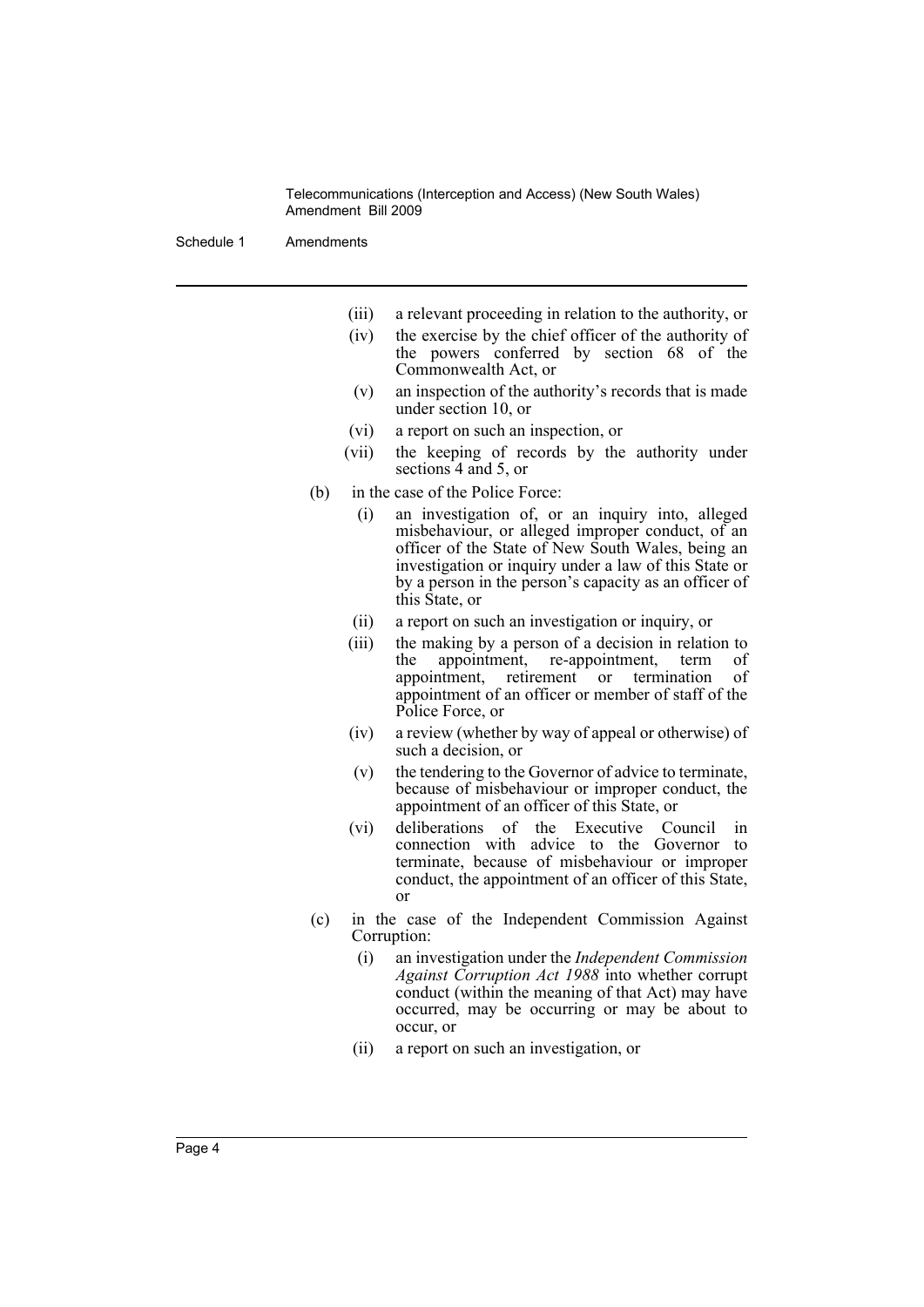Amendments **Schedule 1** Schedule 1

- (d) in the case of the Inspector of the Independent Commission Against Corruption:
	- (i) dealing with (by reports and recommendations) complaints of abuse of power, impropriety or other forms of misconduct (within the meaning of the *Independent Commission Against Corruption Act 1988*) on the part of the Independent Commission Against Corruption or officers of that Commission, or
	- (ii) dealing with (by reports and recommendations) conduct amounting to maladministration (within the meaning of the *Independent Commission Against Corruption Act 1988*) by the Independent Commission Against Corruption or officers of that Commission, or
- (e) in the case of the Inspector of the Police Integrity Commission—dealing with (by reports and recommendations) complaints of abuse of power, impropriety or other forms of misconduct (within the meaning of the *Police Integrity Commission Act 1996*) on the part of the Police Integrity Commission or officers of that Commission, or
- (f) in the case of the Police Integrity Commission:
	- (i) an investigation under the *Police Integrity Commission Act 1996* of police misconduct of an officer of the Police Force, or
	- (ii) a report on such an investigation, or
	- (iii) the tendering to the Governor of advice to terminate, because of misbehaviour or improper conduct, the appointment of the Commissioner of Police, or
	- (iv) deliberations of the Executive Council in connection with advice to the Governor to terminate, because of misbehaviour or improper conduct, the appointment of the Commissioner of Police.

#### **[6] Section 3A**

Insert after section 3:

#### **3A Information or question relevant to inspection by Ombudsman**

(1) For the purposes of this Act, information or a question is relevant to an inspection of an eligible authority's records under Part 3 if the information or question is about: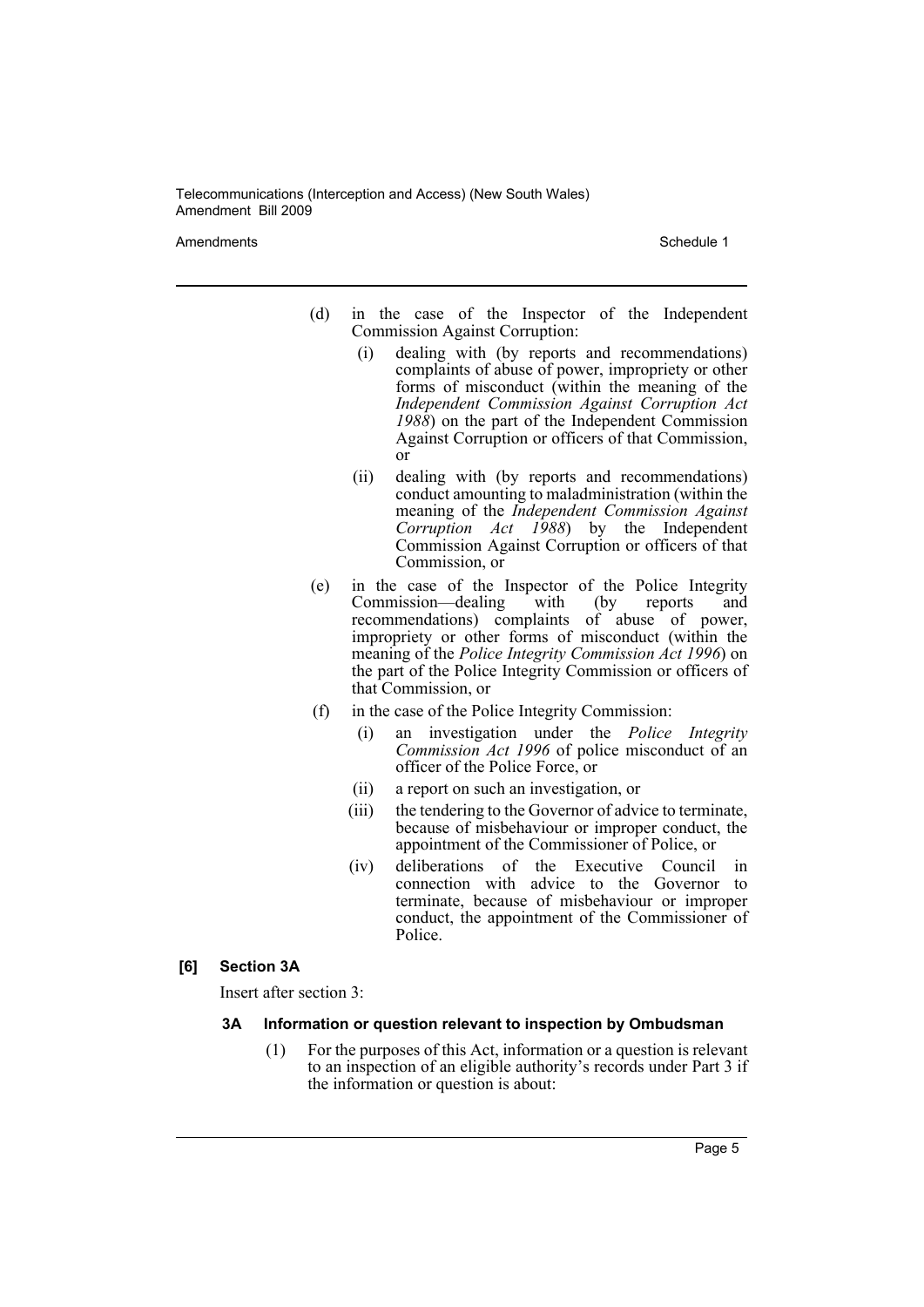Schedule 1 Amendments

- (a) the location of any of those records, or
- (b) the making, compilation or keeping of any of those records, or
- (c) the accuracy or completeness of any of those records, or
- (d) any matter to which any of those records relates, or
- (e) in the case where the Ombudsman suspects on reasonable grounds that an officer of the authority has contravened this Act or the Commonwealth Act—any matter relating to the suspected contravention.
- (2) Nothing in subsection (1) limits the generality of a reference in this Act to information, or to a question, that is relevant to an inspection of an eligible authority's records.

#### **[7] Section 4 Eligible authority to keep documents connected with issue of warrants**

Omit section 4 (a). Insert instead:

(a) each warrant issued to the authority (or a copy of any such warrant that is certified in writing by a certifying officer of the authority to be a true copy of the warrant),

#### **[8] Section 4 (b)**

Omit "section 53 (1) (b)". Insert instead "section 59A (2)".

#### **[9] Section 5 Other records to be kept by an eligible authority in connection with interceptions**

Omit "Part VI" wherever occurring in section 5 (1). Insert instead "Part 2-5".

#### **[10] Section 5 (1) (b1)**

Insert after section 5 (1) (b):

- (b1) in relation to each Part 2-5 warrant whose authority is exercised by the eligible authority, particulars of:
	- (i) the warrant, and
	- (ii) the day on which, and the time at which, each interception under the warrant began, and
	- (iii) the duration of each such interception, and
	- (iv) the name of the person who carried out each such interception, and
	- (v) in relation to a named person warrant—each service to or from which communications have been intercepted under the warrant,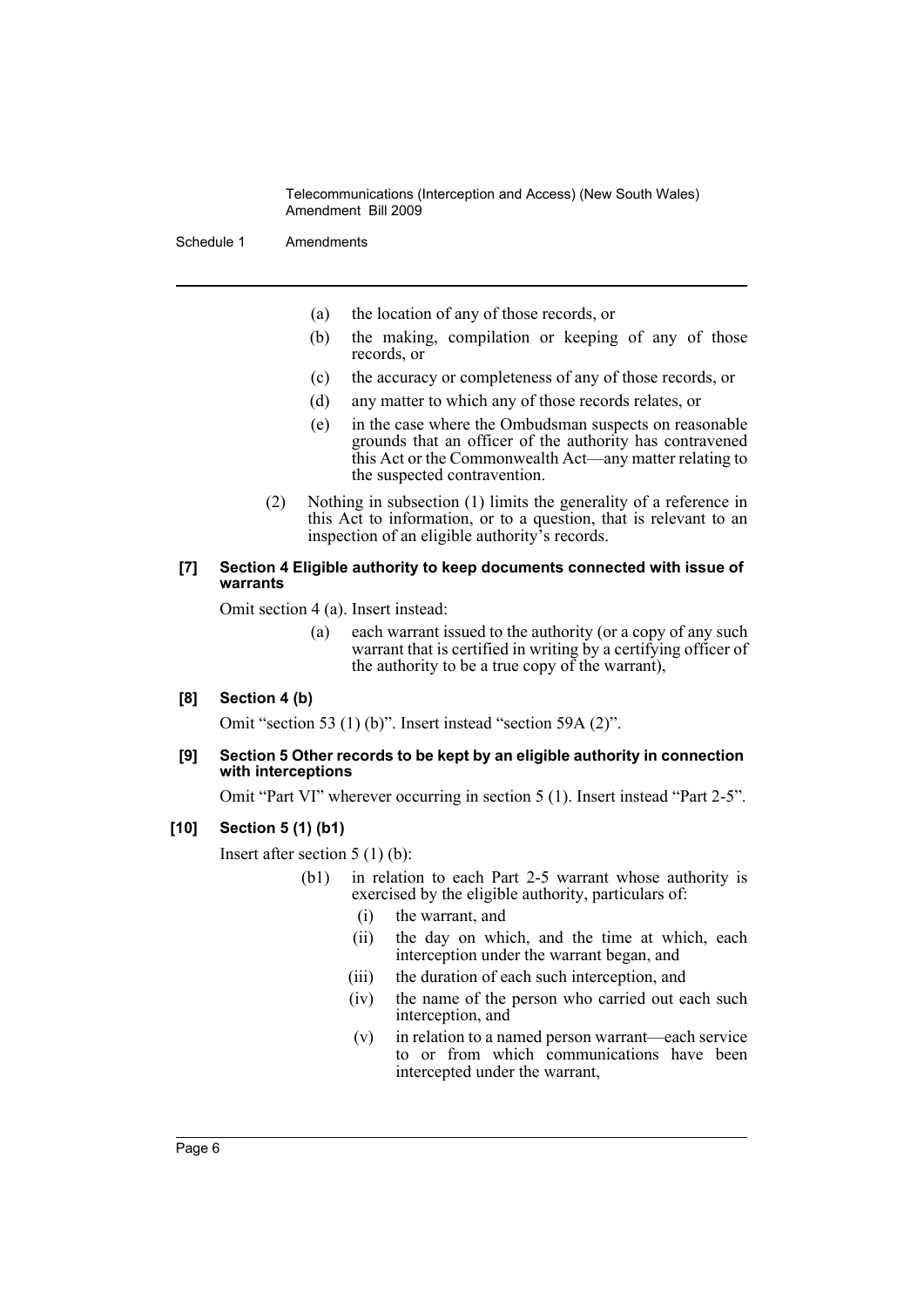Amendments **Schedule 1** and the set of the set of the set of the set of the set of the set of the set of the set of the set of the set of the set of the set of the set of the set of the set of the set of the set of the set

#### **[11] Section 5 (1)**

Insert "or by means of a computer" after "in writing".

#### **[12] Section 5 (1A)**

Insert after section 5 (1):

(1A) If a Part 2-5 warrant is a named person warrant, the particulars referred to in subsection  $(1)$   $(b1)$   $(ii)$  must indicate the service in respect of which each interception occurred.

# **[13] Section 6 Documents to be given by an eligible authority to the Minister** Omit section 6 (a).

#### **[14] Section 6 (c)**

Omit "Part IX". Insert instead "Part 2-8".

## **[15] Section 7**

Omit the section. Insert instead:

#### **7 Documents to be given by State Minister to Commonwealth Minister**

The Minister is to give the Minister administering the Commonwealth Act a report of a kind referred to in section 6 (b) or (c) as soon as practicable after the report is given to the Minister.

#### **[16] Section 19A**

Insert after section 19:

#### **19A Exchange of information between Ombudsman and Commonwealth Ombudsman**

- (1) The Ombudsman may enter into an arrangement (an *information sharing arrangement*) with the Commonwealth Ombudsman for the purpose of sharing or exchanging information held by the Ombudsman and the Commonwealth Ombudsman.
- (2) The information to which an information sharing arrangement may relate is limited to the following:
	- (a) information concerning eligible authorities,
	- (b) any other information relevant to the exercise of the respective functions of the Ombudsman and Commonwealth Ombudsman under this Act and the Commonwealth Act.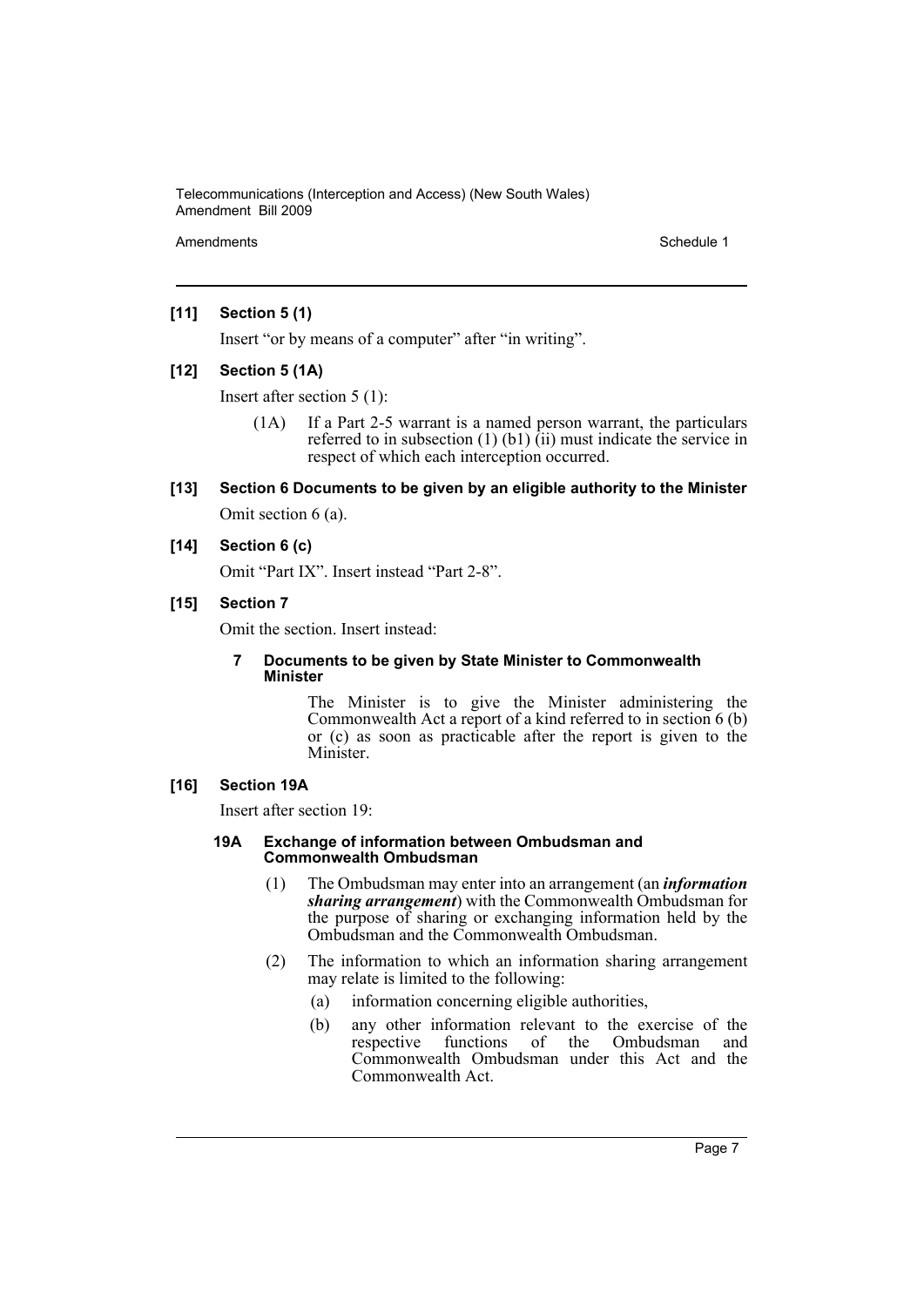Schedule 1 Amendments

- (3) Under an information sharing arrangement, the Ombudsman and the Commonwealth Ombudsman are, despite any other Act or other law of the State, authorised:
	- (a) to request and receive information held by the other party to the arrangement, and
	- (b) to disclose information to the other party,

but only to the extent that the information is reasonably necessary to assist in the exercise of functions of the Ombudsman under this Act or the functions of the Commonwealth Ombudsman under the Commonwealth Act.

- (4) This section does not limit the operation of any Act under which the Ombudsman or the Commonwealth Ombudsman is authorised or required to disclose information to another person or body.
- (5) In this section:

*Commonwealth Ombudsman* means the Commonwealth Ombudsman appointed under the *Ombudsman Act 1976* of the Commonwealth.

#### **[17] Section 25 and Schedule 1**

Insert after section 24:

**25 Savings, transitional and other provisions**

Schedule 1 has effect.

# **Schedule 1 Savings, transitional and other provisions**

(Section 25)

# **Part 1 General**

# **1 Regulations**

(1) The regulations may contain provisions of a savings or transitional nature consequent on the enactment of the following Acts:

*Telecommunications (Interception and Access) (New South Wales) Amendment Act 2009*

(2) Any such provision may, if the regulations so provide, take effect from the date of assent to the Act concerned or a later date.